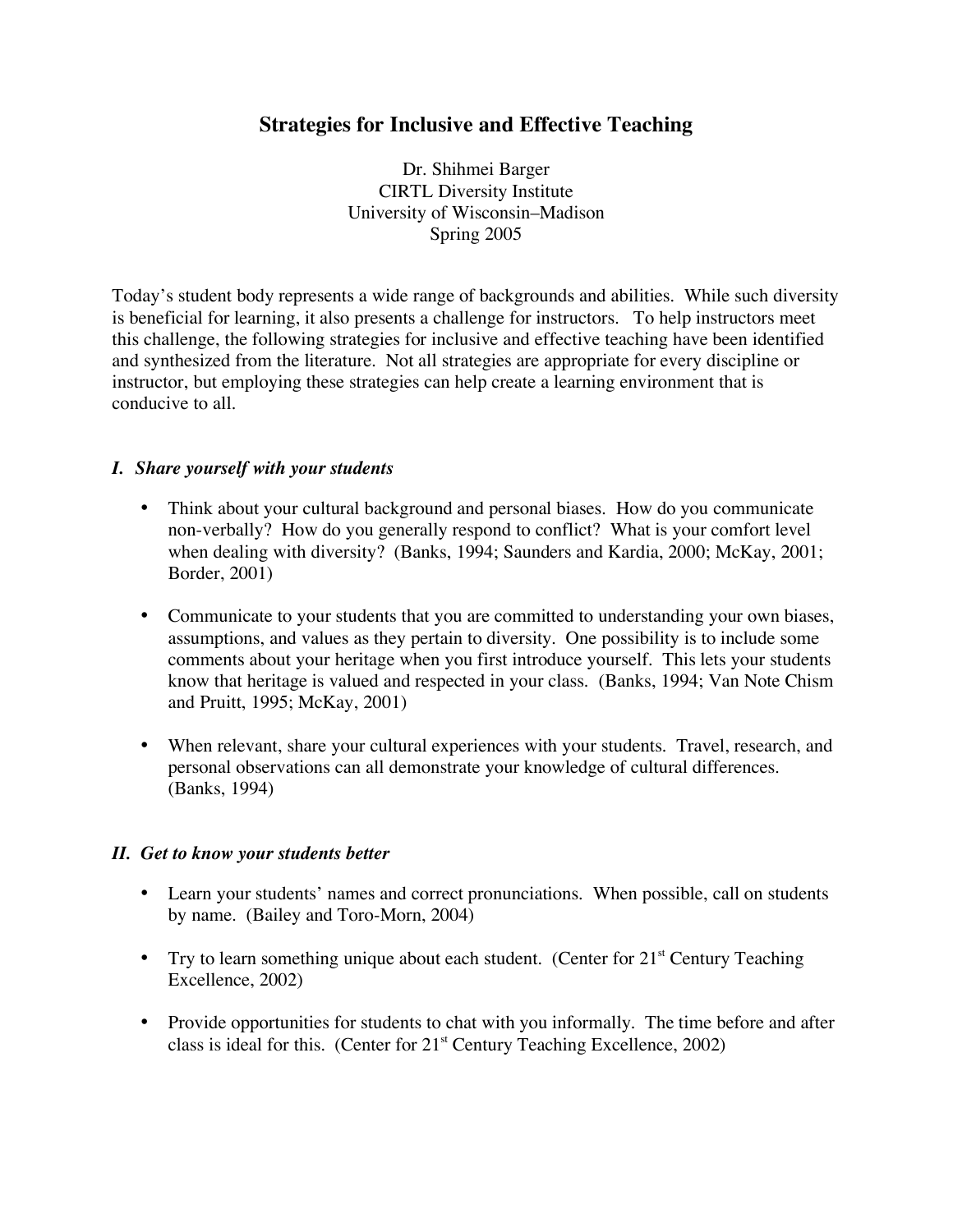- Find out how your students prefer to learn and adjust your lectures and class activities accordingly. For example, you could ask your students to write an "autobiography" in which they explain how they like to learn, or provide them with a forum to openly discuss their learning styles (Van Note Chism and Pruitt, 1995; Saunders and Kardia, 2000; McKay, 2001).
- Ask your students what they already know about the course subject and find ways to build on that knowledge. (Fox and Hackerman, 2002)
- Find out what your students believe in. Cultural themes such as intellectual property, freedom of speech, nutrition and diet, and the environment are a great place to start. (Office for Professional Development, 2001)

#### *III. Engage in positive interactions with your students*

- Use positive nonverbal behaviors (e.g., facial expressions, eye contact, body language, posturing, physical contact, smiling) to make students feel comfortable approaching you. (Talbert-Johnson, and Beran, 1999; Center for 21<sup>st</sup> Century Teaching Excellence, 2002)
- State in your syllabus that accommodations can be made for students with disabilities and that students are welcome to meet with you during office hours to discuss their learning needs.
- Make eye contact with all students. (Van Note Chism and Pruitt, 1995; McKay, 2001; Bailey and Toro-Morn, 2004)
- Give your students your undivided attention. (Center for 21<sup>st</sup> Century Teaching Excellence, 2002)
- Communicate high expectations for all students and encourage everyone to participate. (Wellman and others, 2000)
- Be careful in your use of humor, especially if it could be construed as condescending to people of a certain race, religion, nationality, culture or physical characteristic. (Center for 21<sup>st</sup> Century Teaching Excellence, 2002)
- Respond to any statements that could be considered hurtful. Do not ignore racist, sexist, or culturally insensitive remarks made by students in class. (Van Note Chism and Pruitt, 1995; Wellman and others, 2000; McKay, 2001; Bailey and Toro-Morn, 2004)
- Treat classroom conflict as an opportunity for learning. (Saunders and Kardia, 2000)
- When presenting materials on issues of diverse social groups, cite research findings instead of expressing personal opinion. (Van Note Chism and Pruitt, 1995; McKay, 2001)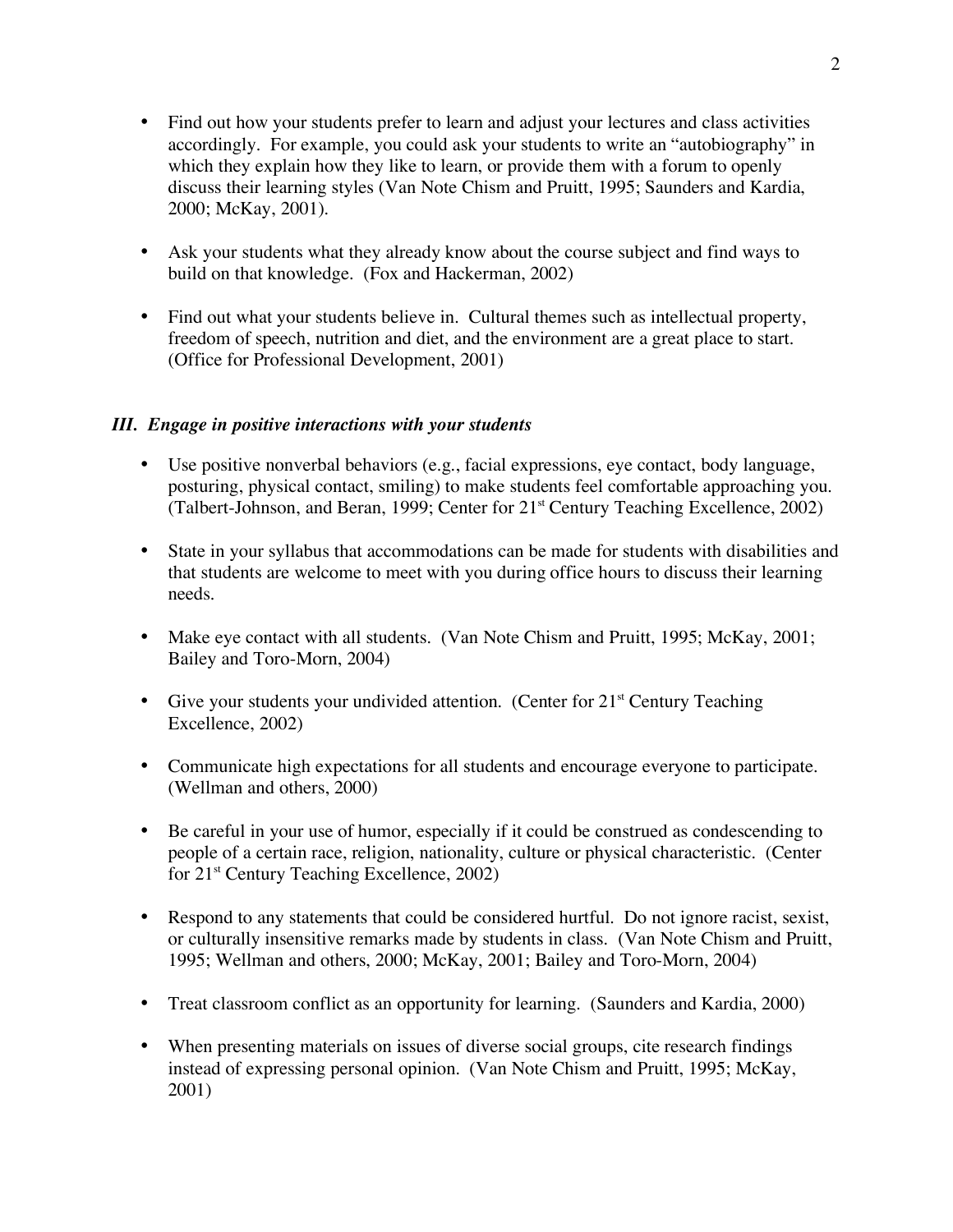- Eliminate stereotypes from your lectures and your thinking. Avoid depicting all authority figures as men, for example, and keep an open mind about each of your students (Van Note Chism and Pruitt, 1995; McKay, 2001; Center for 21<sup>st</sup> Century Teaching Excellence, 2002)
- Watch out for cultural and linguistic biases that may hinder learning. (Gollnick and Chinn, 2001)
- Notice if you have a tendency to favor one group over another when answering questions. (Saunders and Kardia, 2000)
- Be on the lookout for students who may not be achieving their full potential; try to help them overcome any academic difficulties. (Fox and Hackerman, 2002)

# *IV. Encourage open classroom dialogue*

- Encourage students to ask questions. Use open-ended questions, such as "Who would like to express a contradictory opinion?" (Border, 2001)
- Encourage all students to participate in discussions, but avoid putting anyone on the spot. Do not single anyone out to comment on issues related to their ethnic group or gender. (Van Note Chism and Pruitt, 1995; Saunders and Kardia, 2000; McKay, 2001)
- Establish rules for classroom dialogue. Demonstrate appropriate behavior and give students an opportunity to practice these behaviors with safe topics. (Saunders and Kardia, 2000)
- Encourage alternative perspectives with role playing, concept mapping, and guest speakers. (Office for Professional Development, 2001)
- Acknowledge and respond to students' non-verbal communication. (Border, 2001)
- Provide structure for discussing controversial topics. Help students learn to express their ideas while listening to others. (Saunders and Kardia, 2000)

# *V. Facilitate balanced group work*

- Structure groups and teams so that membership and leadership roles are balanced across ethnic and gender groups. (Van Note Chism and Pruitt, 1995; McKay, 2001)
- Monitor leadership roles in group activities. (Van Note Chism and Pruitt, 1995; Office for Professional Development, 2001)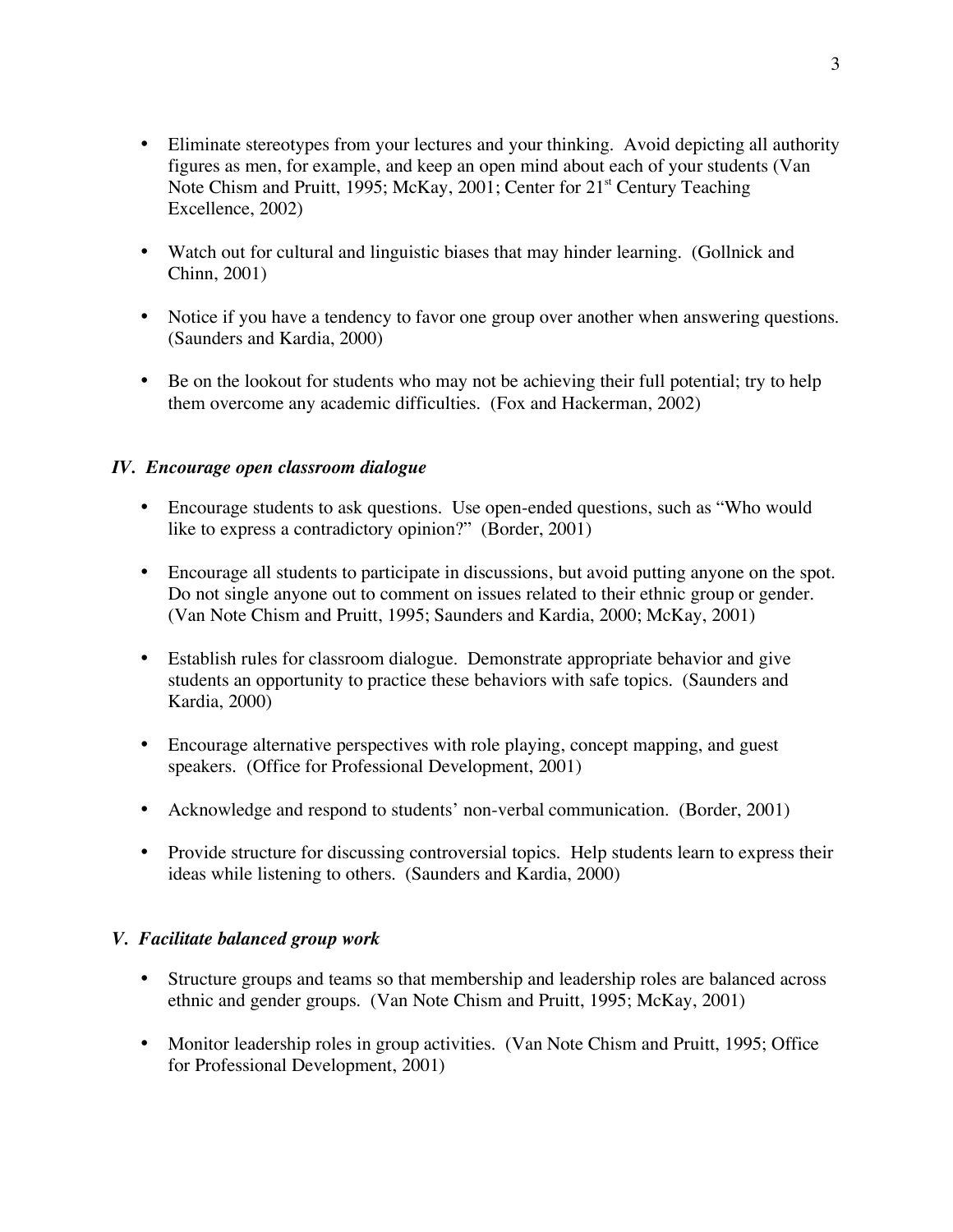- Help students learn to work in groups by discussing group process issues in class and by addressing process issues as they arise. (Saunders and Kardia, 2000)
- Pair students who may be less proficient in English with culturally-sensitive classmates. (Wlodkowski and Ginsberg, 1995)

# *VI. Diversify course content*

- Balance fundamental understanding with practical problem-solving. (Felder and Silverman, 1988)
- Balance abstract concepts (e.g., principles, theories, mathematical models) with concrete information (e.g., facts, data, real or hypothetical experiments and their results). (Felder and Silverman, 1988)
- Examine the values of your discipline that may confuse or disturb students. (Wlodkowski and Ginsberg, 1995)

# *VII. Diversify pedagogy*

- Recognize that there are different learning styles and vary your instructional strategies to accommodate them. For example, classes may be divided into segments with different presentation styles, student activities, and student roles (e.g., lecture, discussion, problem solving, group work). (Davis, 1997)
- Provide opportunities for active learning, such as small group brainstorming. (Felder and Silverman, 1988)
- Include time for discussion and collaborative learning in lectures. (Border, 2001)
- Use pictures, schematics, graphs, and sketches to illustrate verbal material. Show films and conduct demonstrations. (Felder and Silverman, 1988)
- Incorporate multicultural examples and materials into lectures and discussions. (Van Note Chism and Pruitt, 1995; McKay, 2001)
- Use concrete examples and analogies. Solicit examples from students. (Wlodkowski and Ginsberg, 1995)
- Help students develop problem-solving skills by providing them with real-world examples and applications. (Fox and Hackerman, 2002)
- Give students time to think about what they've been told. (Felder and Silverman, 1988)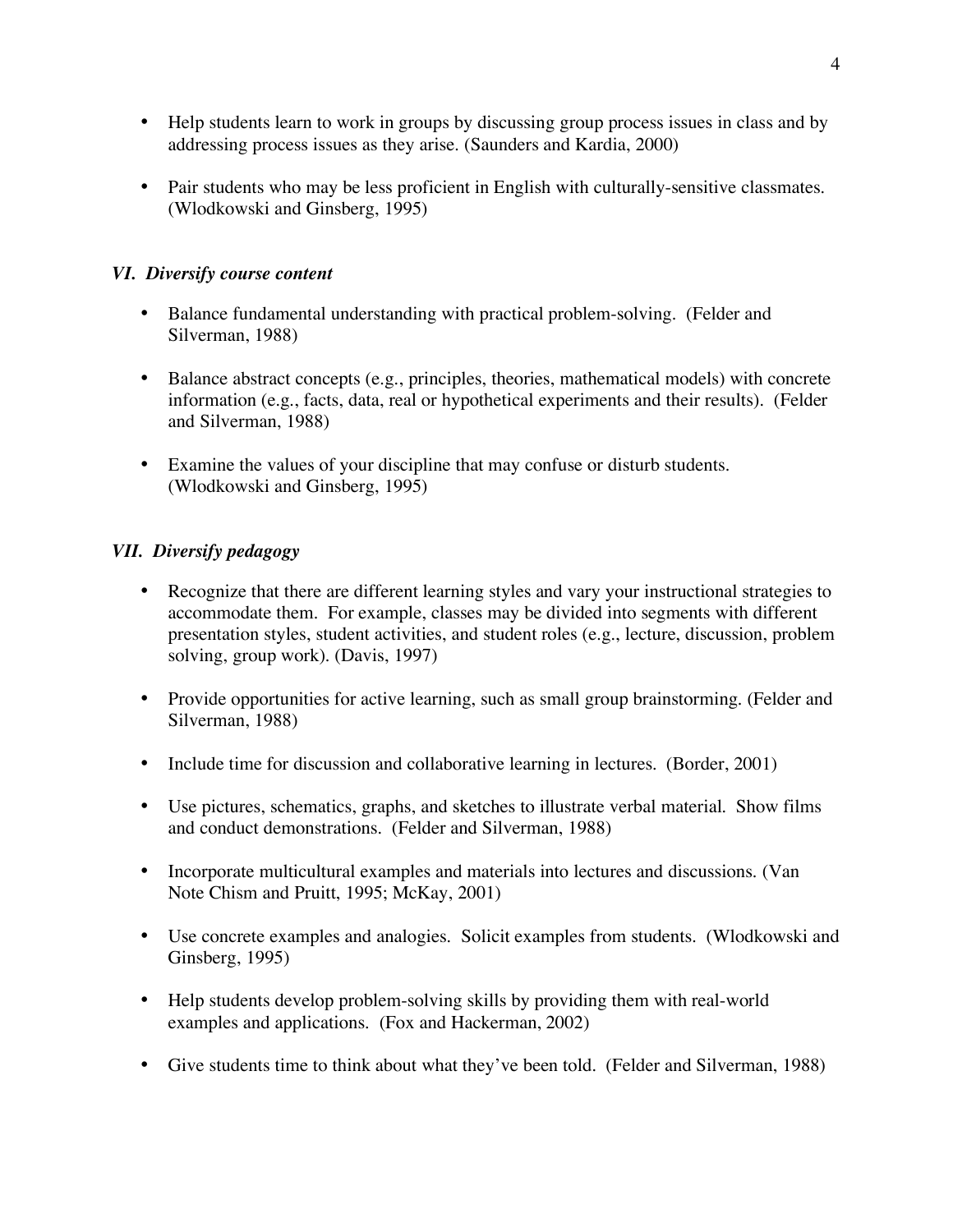- Provide options in assignments to accommodate students' different learning styles and cultural backgrounds. (Van Note Chism and Pruitt, 1995)
- Assign drill exercises for practice in basic methods and open-ended problems for analysis and synthesis. (Felder and Silverman, 1988)
- Let students cooperate on homework assignments if they wish. Active learners learn best when interacting with others. (Felder and Silverman, 1988)
- Employ a variety of assessment tools (e.g., multiple choice, mathematical thinking, performance assessment) to measure student learning. This will allow students of all learning styles to demonstrate their knowledge and skills. (National Institute for Science Education, 2005; Fox and Hackerman, 2002)

#### *VIII. Understand your practice*

- Use student evaluations to assess your inclusive practices. (Office for Professional Development, 2001)
- Seek feedback from your students at mid-semester. Under the categories of "Stop," "Start," and "Continue," have students list what they would like you to stop doing, start doing, and continue doing to support their learning. At the next class summarize their suggestions and present possible implementations. Ask the students which suggestions they would like implemented for the remainder of the semester. (Hughes, 2001)
- Be aware of campus resources that can help you in the classroom. (Van Note Chism and Pruitt, 1995; Office for Professional Development, 2001)